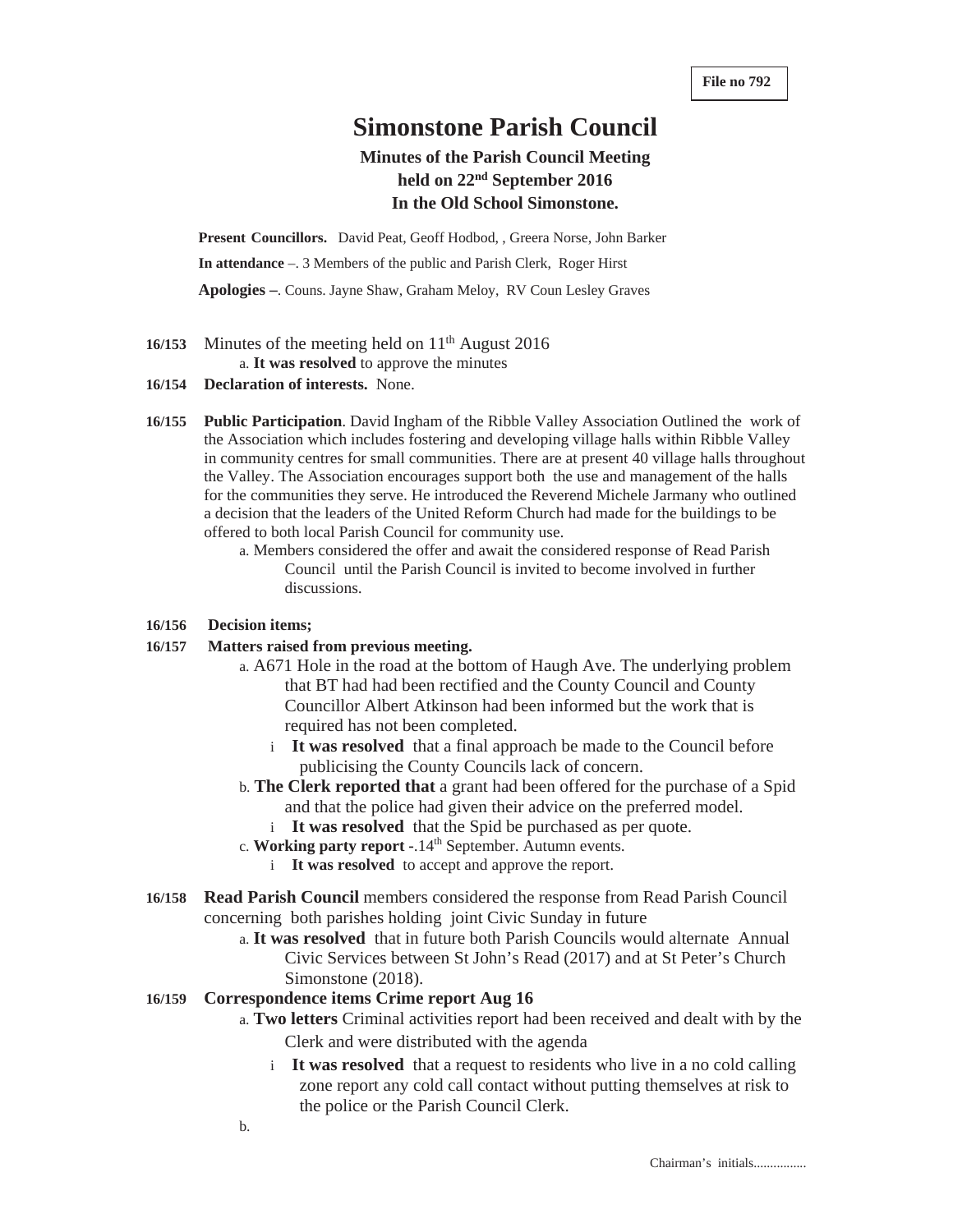#### c.

d. **Shady walk footpath**– A letter of concern had been received concerning the footpath and the clerk had requested a response from the County Council which had been received and distributed to members along with the agenda.

# **It was resolved to note the report**

#### **16/160 Reports**

- a. **Pendle Hill forum** update Chairman to report; the meeting had been postponed.
- b. **Parish Liaison meeting**.- the Chairman reported that the following matters had been discussed;
	- i Report on the Boundary Commission's Electoral review briefing the objective is to equalise the number of electors per councillor.
	- ii Affordable Warmth Campaign
	- iii Parish Clerks Briefing
	- iv LCC property report that the library in Read would close at the end of the month.
- **It was resolved** to note the contents of the report
- c. **St Peter's School 15th September** the Chairman reported that the arrangements for the Christmas activities were discussed and it was agreed that Christmas tree switch time be changed to 6.30pm and that a note was to be included in the school newsletter joint meeting to parents . A request also would be included asking for assistance erecting the tree, as well as bulb planting. Members appreciate the co-operation of the school in Parish and Community activities.

**It was resolved** to note the report.

#### **16/161 Planning**

a. **Burnley Local Plan Preferred Options. T**he Parish Council's final submission had been distributed for members to consider..

## **It was resolvedto approve the submission**

b. **Ribble Valley Consultation Local Plan Draft** proposals, Members had been notified of the Ribble Valley website the link *;- Ribble Valley Housing and Economic Development DPD: Issues and Options Consultation (Regulation 18) and Draft Proposals Map;* and a hard copy had been available at the meeting. The Clerk gave a résumé of the documents explaining the considered effect and implications for the Parish.

#### **It was resolvedto note the report.**

c. **Boundary Commission**- Proposals for the new Parliamentary constituency boundaries. See link file

**http://boundarycommissionforengland.independent.gov.uk/2018 boundary-review-initial-proposals-launched/** the members were made aware of the effect of the initial proposal and the options available for the Council and public alike to make representations during the process of the Commissions work. The Chairman told the meeting that various organisations were in the process of making a response to the initial proposals and these would be available for members to consider during in the consultation process before any changes would be made.

- d. It was resolved to note the report.
- **16/162 Martholme Greenway Councillor John Barker** Reported that SUSTRANS were to assist in developing the route between School Lane and Gooseleach Wood. It was hoped that